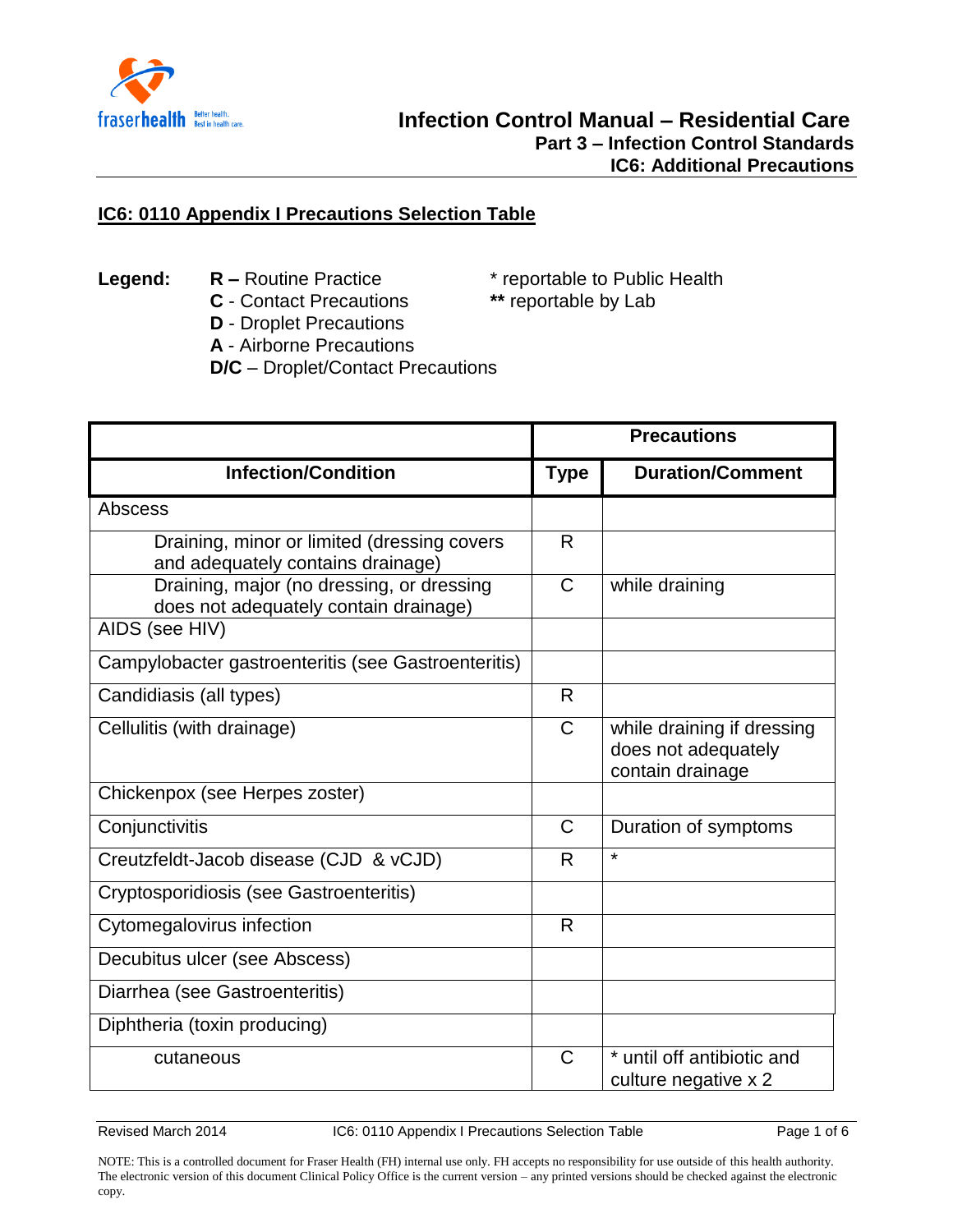

## **Fraserhealth** Better health **Care Part 3 – Infection Control Standards IC6: Additional Precautions**

|                                                                       | <b>Precautions</b> |                                                                                                                    |
|-----------------------------------------------------------------------|--------------------|--------------------------------------------------------------------------------------------------------------------|
| <b>Infection/Condition</b>                                            | <b>Type</b>        | <b>Duration/Comment</b>                                                                                            |
| pharyngeal                                                            | D                  | $\star$<br>until off antibiotic and<br>culture negative x 2                                                        |
| <b>Enteroviral infections</b>                                         | R                  |                                                                                                                    |
| Epstein-Barr virus (infectious mononucleosis)                         | R                  |                                                                                                                    |
| E. coli gastroenteritis (see Gastroenteritis)                         |                    |                                                                                                                    |
| <b>ESBL (Extended Spectrum Beta Lactamase</b><br>producing organisms) | R                  | Contact precautions if<br>evidence of transmission                                                                 |
| Gastroenteritis (diarrhea)                                            | $\mathsf{C}$       | if feces cannot be<br>contained<br>* (if epidemic)                                                                 |
| Campylobacter                                                         | $\mathsf C$        | until feces can be<br>contained                                                                                    |
| C difficile                                                           | $\mathsf C$        | until no diarrhea for<br>72 hours                                                                                  |
| Cryptosporidium                                                       | R                  | $\star$                                                                                                            |
| E. coli 0157:H                                                        | $\mathsf{C}$       | $\star$<br>until feces can be<br>contained                                                                         |
| E. coli - other species                                               | $\mathsf{R}$       |                                                                                                                    |
| Giardia lamblia                                                       | R                  |                                                                                                                    |
| Noro (Noro-like) virus                                                | $\mathsf{C}$       | * (if endemic)<br>until no diarrhea for<br>48 hours<br>mask when handling<br>emesis<br>See GI Outbreak<br>Protocol |
| Rotavirus                                                             | $\mathsf C$        | until feces can be<br>contained                                                                                    |
| Salmonella                                                            | $\mathsf C$        | $\star$<br>until feces can be<br>contained                                                                         |

Revised March 2014 **IC6: 0110 Appendix I Precautions Selection Table** Page 2 of 6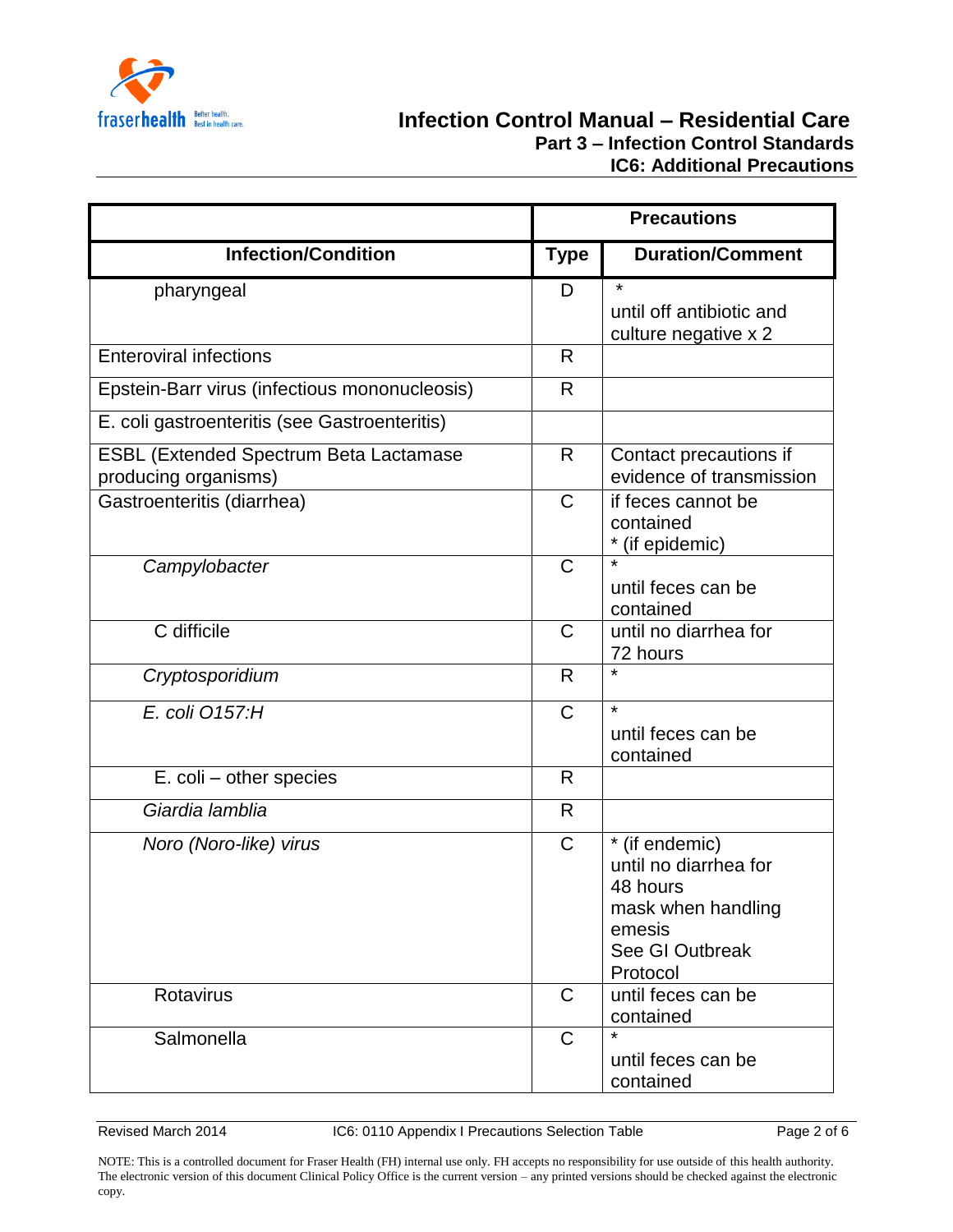

|                                                              | <b>Precautions</b> |                                                                                                           |
|--------------------------------------------------------------|--------------------|-----------------------------------------------------------------------------------------------------------|
| <b>Infection/Condition</b>                                   | <b>Type</b>        | <b>Duration/Comment</b>                                                                                   |
| Shigella species                                             | C                  | $\star$<br>until feces can be<br>contained                                                                |
| Viral (if not covered elsewhere)                             | $\mathsf{C}$       | $\star$<br>until no diarrhea for 72<br>hours                                                              |
| Foodborne illness                                            |                    | $\star$                                                                                                   |
| German measles (see Rubella)                                 |                    |                                                                                                           |
| Giardiasis (see Gastroenteritis)                             |                    |                                                                                                           |
| Hand, foot and mouth disease (see Enteroviral<br>infections) |                    |                                                                                                           |
| Helicobacter pylori                                          | R                  |                                                                                                           |
| Hepatitis, viral                                             |                    |                                                                                                           |
| <b>Hepatitis A</b>                                           | R                  | $\star$                                                                                                   |
| Hepatitis B and HbsAg positive (chronic carrier)             | R                  | $\star$                                                                                                   |
| <b>Hepatitis C</b>                                           | $\mathsf{R}$       | $\star$                                                                                                   |
| Hepatitis D/E/ G                                             | $\mathsf{R}$       | $\star$                                                                                                   |
| Herpes simplex                                               |                    |                                                                                                           |
| Mucocutaneous and disseminated or<br>primary, severe         | $\mathsf{C}$       | until lesions are dry                                                                                     |
| Mucocutaneous and recurrent (skin, oral or<br>genital)       | R                  |                                                                                                           |
| Herpes zoster (Varicella zoster, shingles,<br>chickenpox)    |                    |                                                                                                           |
| Localized, in immune competent resident                      | $\mathsf{C}$       | Susceptible HCW should<br>not enter room it there is                                                      |
| Localized, in immune compromised resident                    | A/C                | an immune care giver<br>available<br>Assess immunity of<br>roommates.<br><b>Consult Infection Control</b> |
| <b>Disseminated</b>                                          | A/C                |                                                                                                           |

Revised March 2014 **IC6: 0110 Appendix I Precautions Selection Table** Page 3 of 6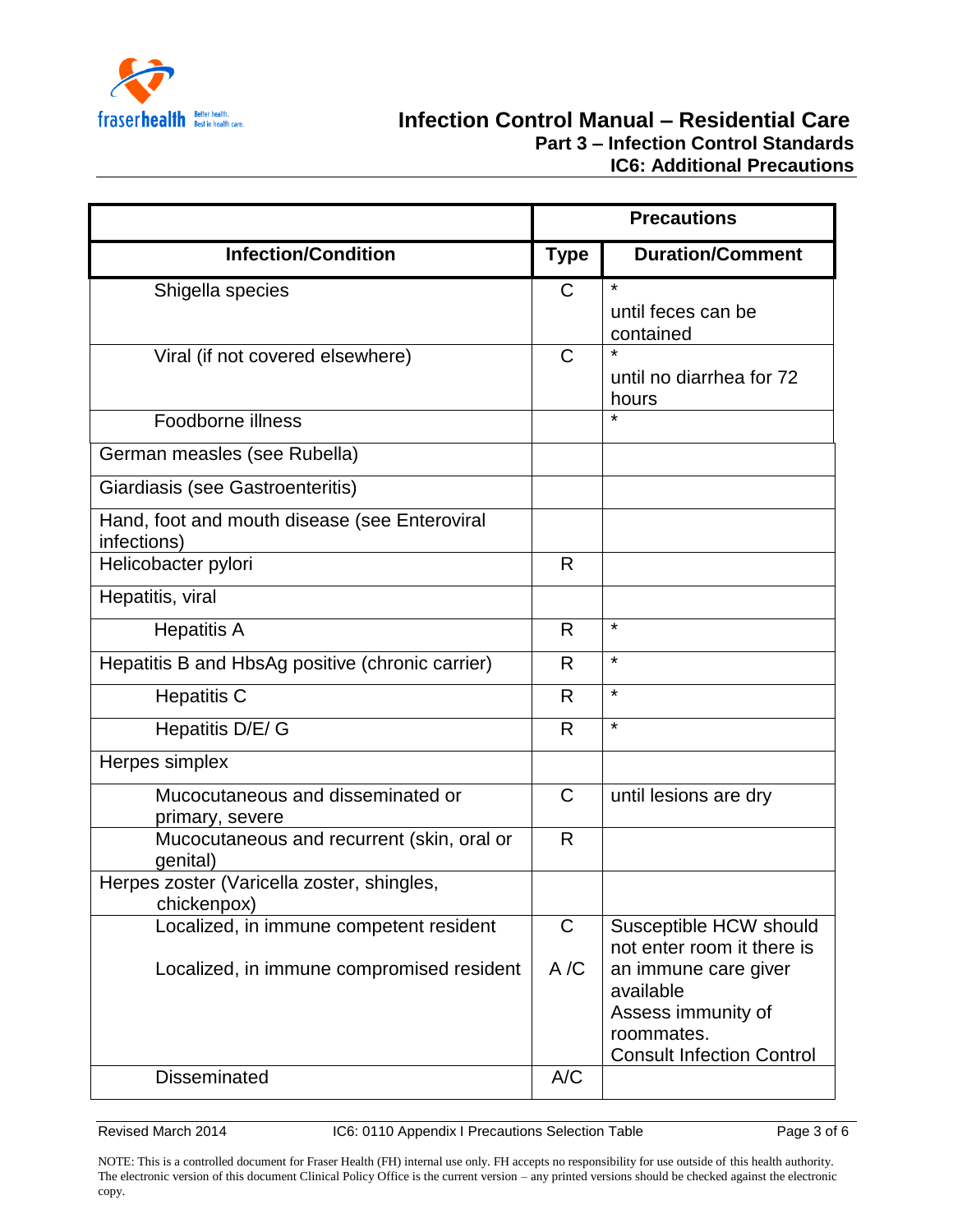

|                                                                            | <b>Precautions</b> |                                                                                          |
|----------------------------------------------------------------------------|--------------------|------------------------------------------------------------------------------------------|
| <b>Infection/Condition</b>                                                 | <b>Type</b>        | <b>Duration/Comment</b>                                                                  |
| Chickenpox                                                                 | A/C                | <b>Consult Infection Control</b>                                                         |
| <b>HIV</b>                                                                 | R.                 | $\star$                                                                                  |
| Impetigo                                                                   | $\mathsf{C}$       | Until 24 hours of effective<br>treatment                                                 |
| Infectious mononucleosis (see Epstein-Barr virus)                          |                    |                                                                                          |
| Influenza                                                                  | D/C                | For duration of symptoms<br>or 5 days whichever is<br>sooner<br>See RI protocol<br>$***$ |
| Legionnaires' Disease                                                      | R                  | $* *$                                                                                    |
| Lice                                                                       | $\mathsf{C}$       | until 24 hours after<br>treatment                                                        |
| Methicillin-resistant Staphylococcus aureus (active<br>infection<br>(MRSA) |                    |                                                                                          |
| No risk factors for transmission and or<br>colonized                       | $\mathsf{R}$       | See MRSA standard                                                                        |
| Risk factors for transmission                                              | $\mathsf{C}$       | See MRSA standard                                                                        |
| <b>Measles</b>                                                             | $\mathsf{A}$       | $\star$<br>4 days after onset of rash                                                    |
| Meningitis                                                                 | D/C                |                                                                                          |
| <b>Mumps</b>                                                               | D/C                |                                                                                          |
| Mycoplasma pneumoniae                                                      | D/C                | for duration of illness                                                                  |
| Noro (Noro-like) virus (see Gastroenteritis)                               |                    |                                                                                          |
| Pediculosis (see Lice)                                                     |                    |                                                                                          |
| Pertussis (Whooping cough)                                                 | D                  | $\star$<br>for 5 days after start of<br>antibiotic therapy                               |
| Pinworm                                                                    | R                  |                                                                                          |
| Pneumonia                                                                  |                    |                                                                                          |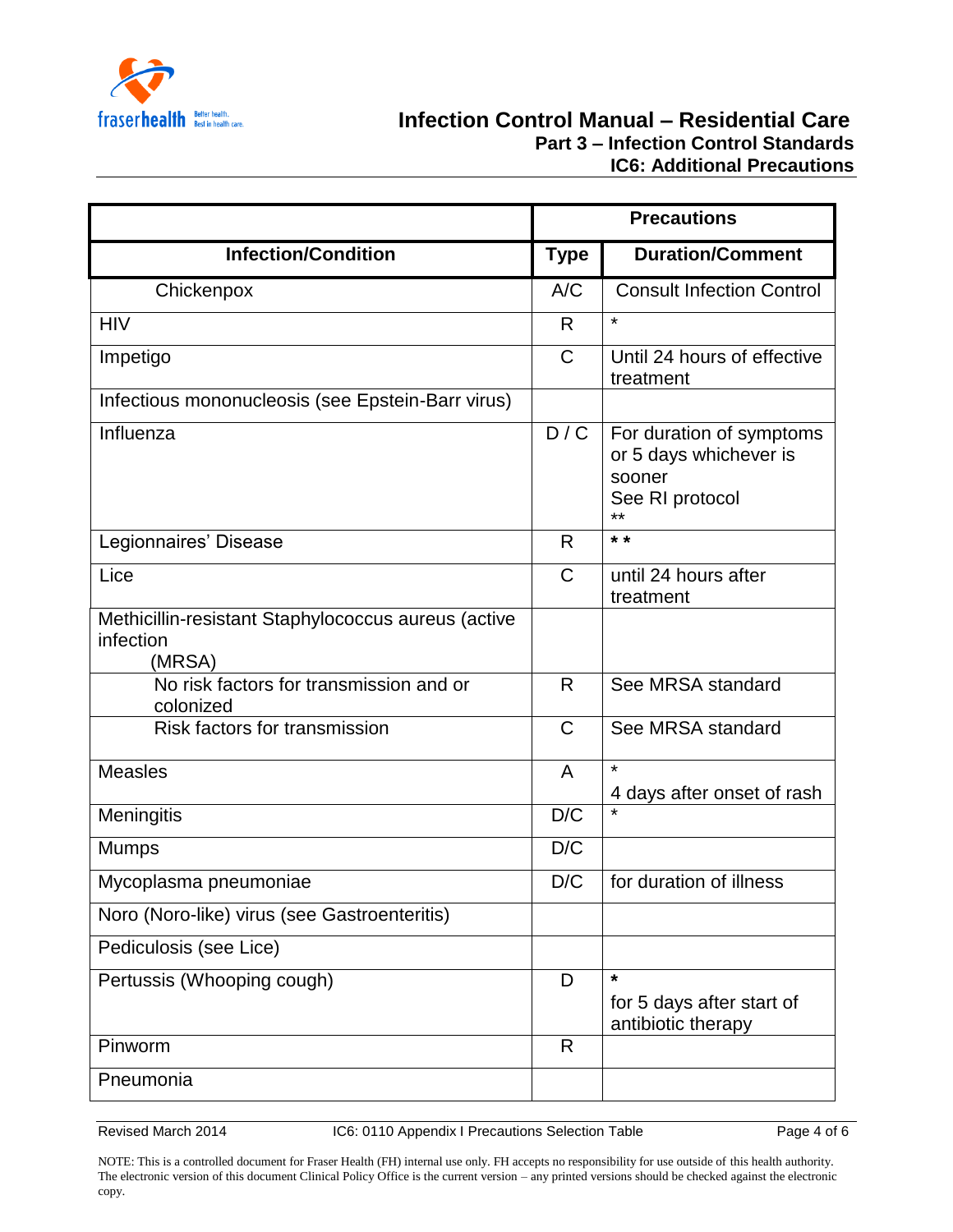

|                                                                           |              | <b>Precautions</b>                                                           |  |
|---------------------------------------------------------------------------|--------------|------------------------------------------------------------------------------|--|
| <b>Infection/Condition</b>                                                | <b>Type</b>  | <b>Duration/Comment</b>                                                      |  |
| Unknown cause                                                             | D/C          |                                                                              |  |
| Adenovirus                                                                | D/C          | for duration of illness                                                      |  |
| Bacterial not listed elsewhere                                            | R            |                                                                              |  |
| Chlamydia spp.                                                            | R            |                                                                              |  |
| H. influenzae                                                             | $\mathsf{R}$ |                                                                              |  |
| Mycoplasma spp.                                                           | D/C          |                                                                              |  |
| Pneumocystis carinii                                                      | R            |                                                                              |  |
| Staphylococcus aureus                                                     | R            |                                                                              |  |
| Streptococcus, group A invasive                                           | D/C          | $\star$<br>see Streptococcal<br>disease                                      |  |
| Viral                                                                     | D/C          |                                                                              |  |
| <b>Respiratory Infection</b>                                              | D/C          |                                                                              |  |
| <b>Respiratory Syncytial Virus (RSV)</b>                                  | R            | <b>Use Droplet Precautions</b><br>if resident respiratory<br>hygiene is poor |  |
| Severe Acute Respiratory Syndrome (SARS)                                  | A/C          |                                                                              |  |
| <b>Rheumatic fever</b>                                                    | R            |                                                                              |  |
| Ringworm                                                                  | R            |                                                                              |  |
| Rotavirus infection (see Gastroenteritis)                                 |              |                                                                              |  |
| Rubella (German measles)                                                  | A            | * for 4 days after onset of<br>rash                                          |  |
| Salmonellosis (see Gastroenteritis)                                       |              |                                                                              |  |
| <b>Scabies</b>                                                            | $\mathsf{C}$ | until 24 hours post<br>treatment                                             |  |
| Skin wound or burn (see Abscess)                                          |              |                                                                              |  |
| Staphylococcal disease (S aureus);<br>See abscess, pneumonia              |              |                                                                              |  |
| Streptococcal disease (group A Streptococcus)<br>See abscess or pneumonia |              | * (if invasive e.g.<br>necrotizing fasciitis,                                |  |

Revised March 2014 **IC6: 0110 Appendix I Precautions Selection Table** Page 5 of 6